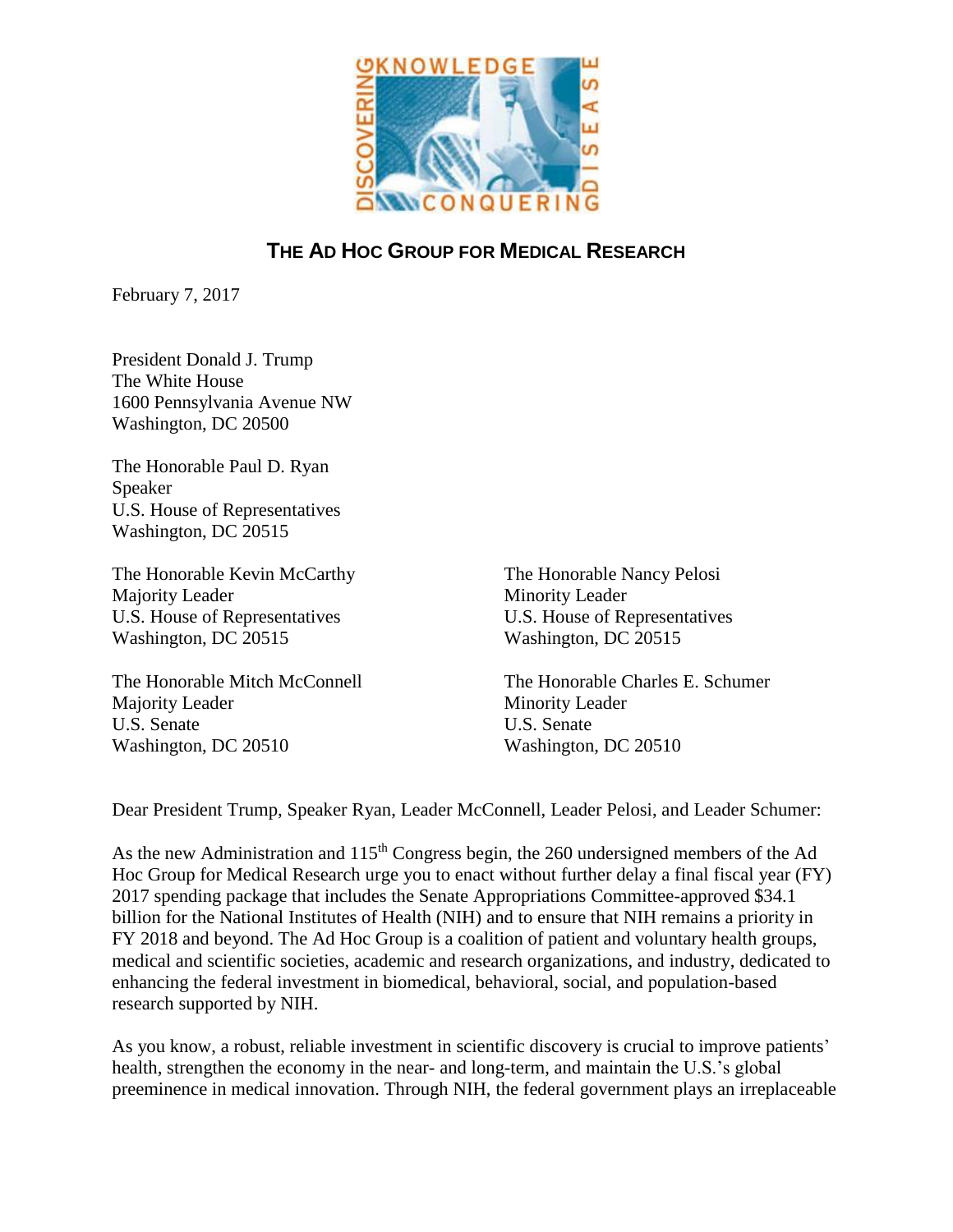role in supporting biomedical research that is inherently inefficient for industry to conduct but is essential to inform our fundamental understanding of medicine. More than 80 percent of the NIH's budget supports research in all 50 states and D.C., as well as U.S. territories, at medical schools, teaching hospitals, universities, and research institutes, which often are among the largest employers in their respective communities. The attached fact sheet details the return on investment of NIH funding, as well as polling data demonstrating the public's strong support for sustaining this investment.

We are grateful Congress recently took important steps to help NIH regain some of its lost purchasing power after years of stagnant funding, by providing real funding growth over inflation for NIH in FY 2016 and by approving the *21st Century Cures Act* with near-unanimous margins. A flat FY 2017 appropriation threatens to undermine these key efforts. The budget ambiguity resulting from the current continuing resolution leaves the agency and researchers in limbo; worse, the prospect of a flat or reduced final budget not only would delay progress, but also could serve to discourage the next generation of researchers from careers in science.

We are committed to working with you to continue the longstanding, bipartisan tradition of enhancing the federal investment in medical discovery toward our mutual goal of advancing the health and well-being of the American people. To ensure America's continued leadership in an increasingly competitive innovation economy and alleviate suffering for millions of patients awaiting the promise of a healthier tomorrow, we must prioritize a budget trajectory for NIH that advances sustainable, predictable growth. We urge you to approve an FY 2017 appropriation of \$34.1 billion for NIH without further delay and to ensure that NIH remains a top priority in FY 2018 and beyond.

Sincerely,

Academic Consortium for Integrative Medicine and Health Academic Pediatric Association Academy for Radiology & Biomedical Imaging Research AcademyHealth ACT for NIH: Advancing Cures Today Adult Congenital Heart Association Alliance for Aging Research Alpha-1 Foundation Alzheimer's Association American Academy of Addiction Psychiatry American Academy of Dermatology Association American Academy of Neurology American Academy of Pediatrics American Anthropological Association American Association for Cancer Research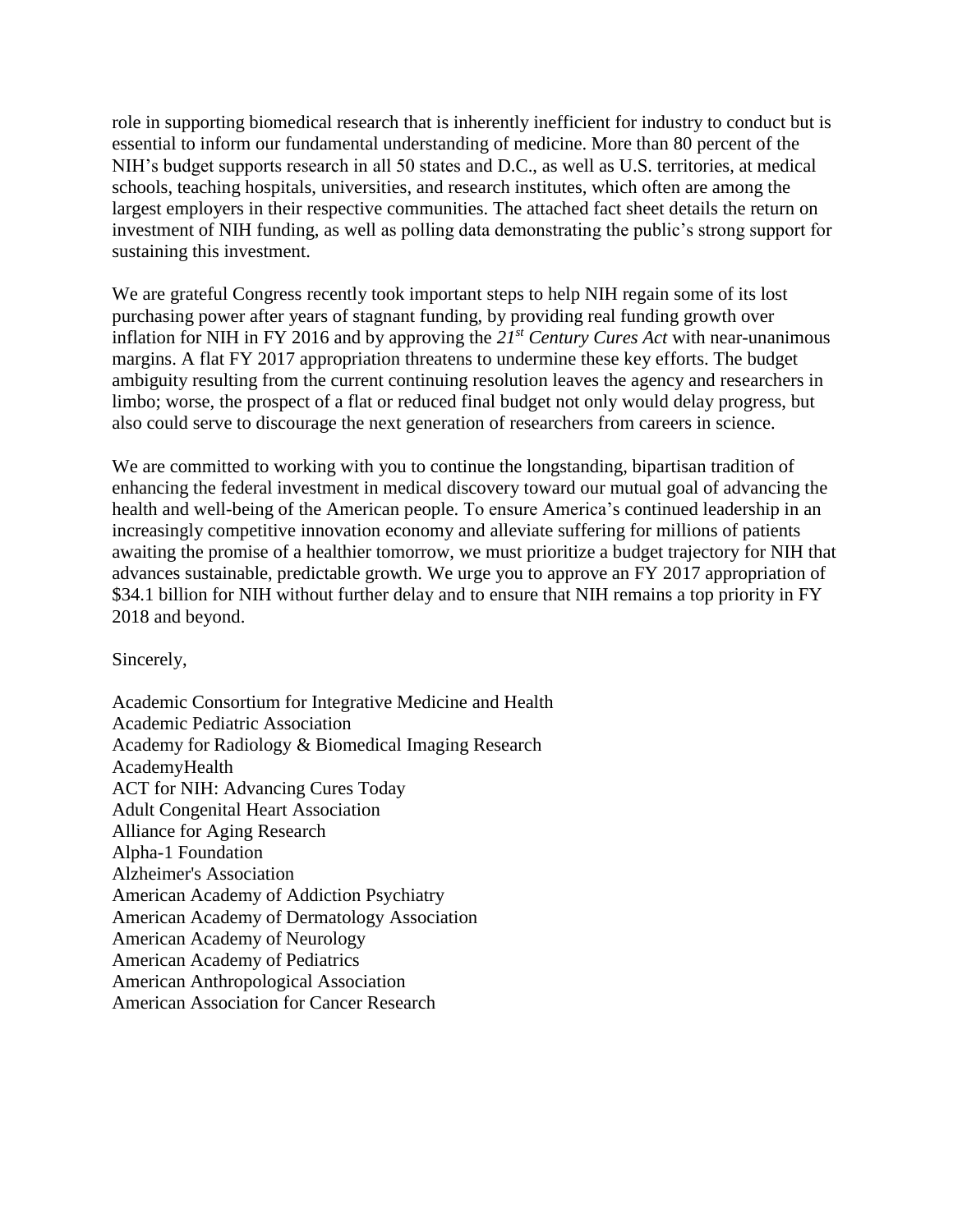American Association for Dental Research American Association for the Study of Liver Diseases American Association of Colleges of Nursing American Association of Colleges of Osteopathic Medicine American Association of Colleges of Pharmacy American Association of Geographers American Association of Immunologists American Association of Neurological Surgeons American Association of Neuromuscular & Electrodiagnostic Medicine American Brain Coalition American Cancer Society Cancer Action Network American College of Cardiology American College of Neuropsychopharmacology American College of Radiology American College of Rheumatology American Epilepsy Society American Gastroenterological Association American Heart Association American Institute for Medical and Biological Engineering American Liver Foundation American Lung Association American Pancreatic Association American Pediatric Society American Physiological Society American Psychological Association American Psychosomatic Society American Society for Cell Biology American Society for Investigative Pathology American Society for Microbiology American Society for Nutrition American Society for Pharmacology & Experimental Therapeutics American Society for Reproductive Medicine American Society of Clinical Oncology American Society of Hematology American Society of Nephrology American Society of Pediatric Nephrology American Society of Transplantation American Society of Tropical Medicine & Hygiene American Sociological Association American Statistical Association American Thoracic Society American Urogynecologic Society American Urological Association American Veterinary Medical Association Arizona State University Association for Applied Psychophysiology and Biofeedback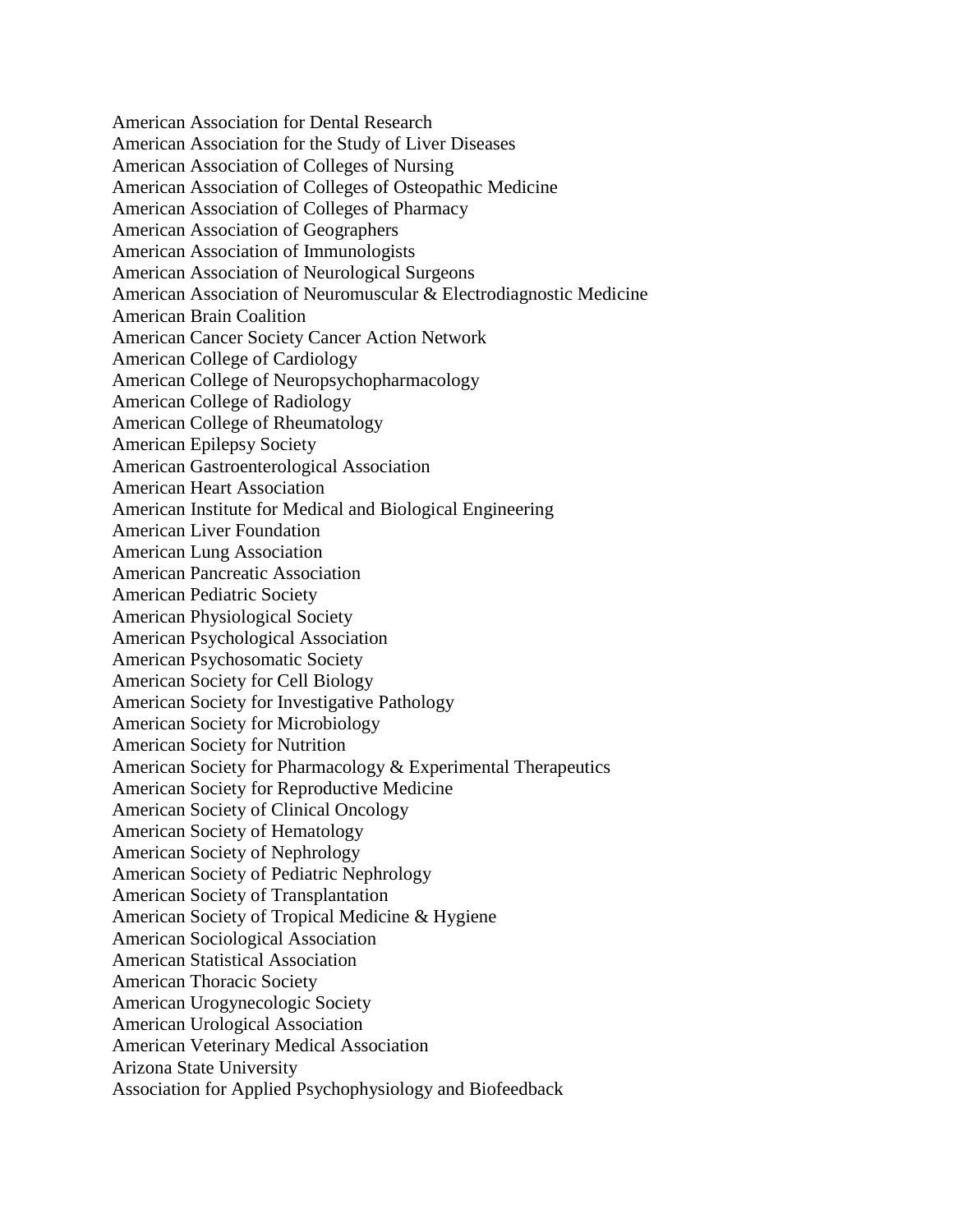Association for Clinical and Translational Science Association for Psychological Science Association for Research in Otolaryngology (ARO) Association for Research in Vision and Ophthalmology Association of Academic Health Sciences Libraries Association of American Cancer Institutes Association of American Medical Colleges Association of American Universities Association of American Veterinary Medical Colleges Association of Black Cardiologists Association of Independent Research Institutes Association of Medical School Pediatric Department Chairs Association of Minority Health Professions Schools (AMHPS) Association of Pathology Chairs Association of Population Centers Association of Public and Land-grant Universities Association of Schools and Programs of Public Health AVAC Baylor College of Medicine Beaumont Health Benign Essential Blepharospasm Research Foundation (BEBRF) Beth Israel Deaconess Medical Center in Boston Beyond Celiac Biophysical Society Boston University School of Medicine Case Western Reserve University Cedars-Sinai Center for Advanced Study in the Behavioral Sciences at Stanford University Childhood Brain Tumor Foundation Children's Hospital of Philadelphia Christopher & Dana Reeve Foundation Coalition for Clinical and Translational Science Coalition for Enhancing Diversity in Science Coalition for the Life Sciences Coalition to Promote Research Cognitive Science Society Columbia University Conference of Boston Teaching Hospitals Congress of Neurological Surgeons Consortium of Social Science Associations Cooley's Anemia Foundation Cornell University Crohn's & Colitis Foundation of America Cystic Fibrosis Foundation David Geffen School of Medicine at UCLA Deadliest Cancers Coalition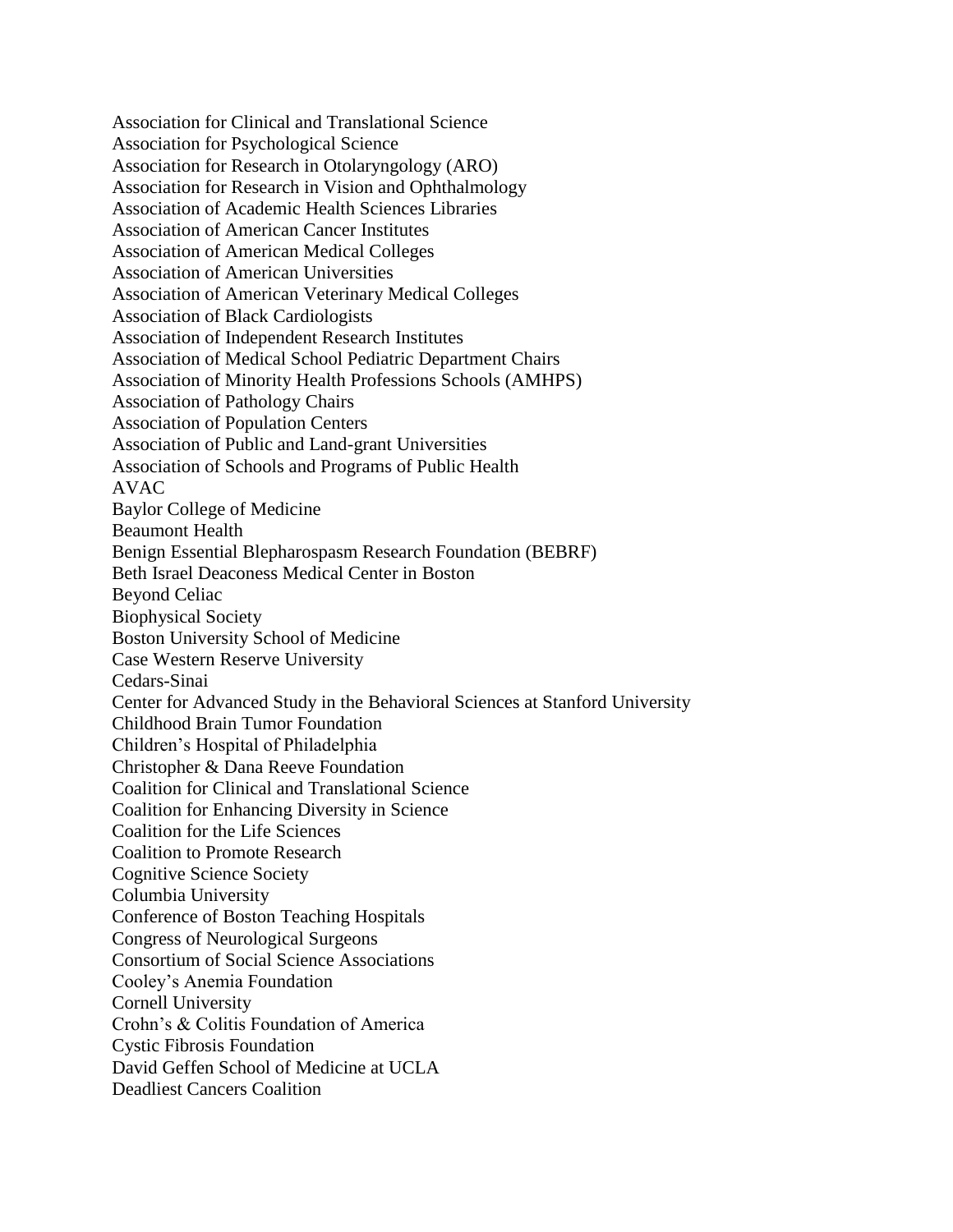Debbie's Dream Foundation: Curing Stomach Cancer Digestive Disease National Coalition Duke Health Duke University School of Medicine Dystonia Advocacy Network (DAN) Dystonia Medical Research Foundation East Carolina University - The Brody School of Medicine Eastern Virginia Medical School Elizabeth Glaser Pediatric AIDS Foundation Emory University Endocrine Society Epilepsy Foundation Federation of American Societies for Experimental Biology Federation of Associations in Behavioral and Brain Sciences FRAXA Research Foundation Friends of National Institute of Dental and Craniofacial Research Friends of NIH Behavioral and Social Sciences Research GBS|CIDP Foundation International Harvard University Heart Failure Society of America Hepatitis B Foundation Hepatitis Foundation International HIV Medicine Association Indiana University Infectious Diseases Society of America International Essential Tremor Foundation International Foundation for Functional Gastrointestinal Disorders International Myeloma Foundation Interstitial Cystitis Association Jeffrey Modell Foundation Johns Hopkins University Lancaster General Health/Penn Medicine Lewis Katz School of Medicine at Temple University LSU Health-New Orleans Lupus Foundation of America Lupus Research Alliance March of Dimes Mayo Clinic Medical College of Wisconsin Medical Library Association Medical University of South Carolina Meharry Medical College Memorial Sloan Kettering Cancer Center METAvivor Michigan State University Morehouse School of Medicine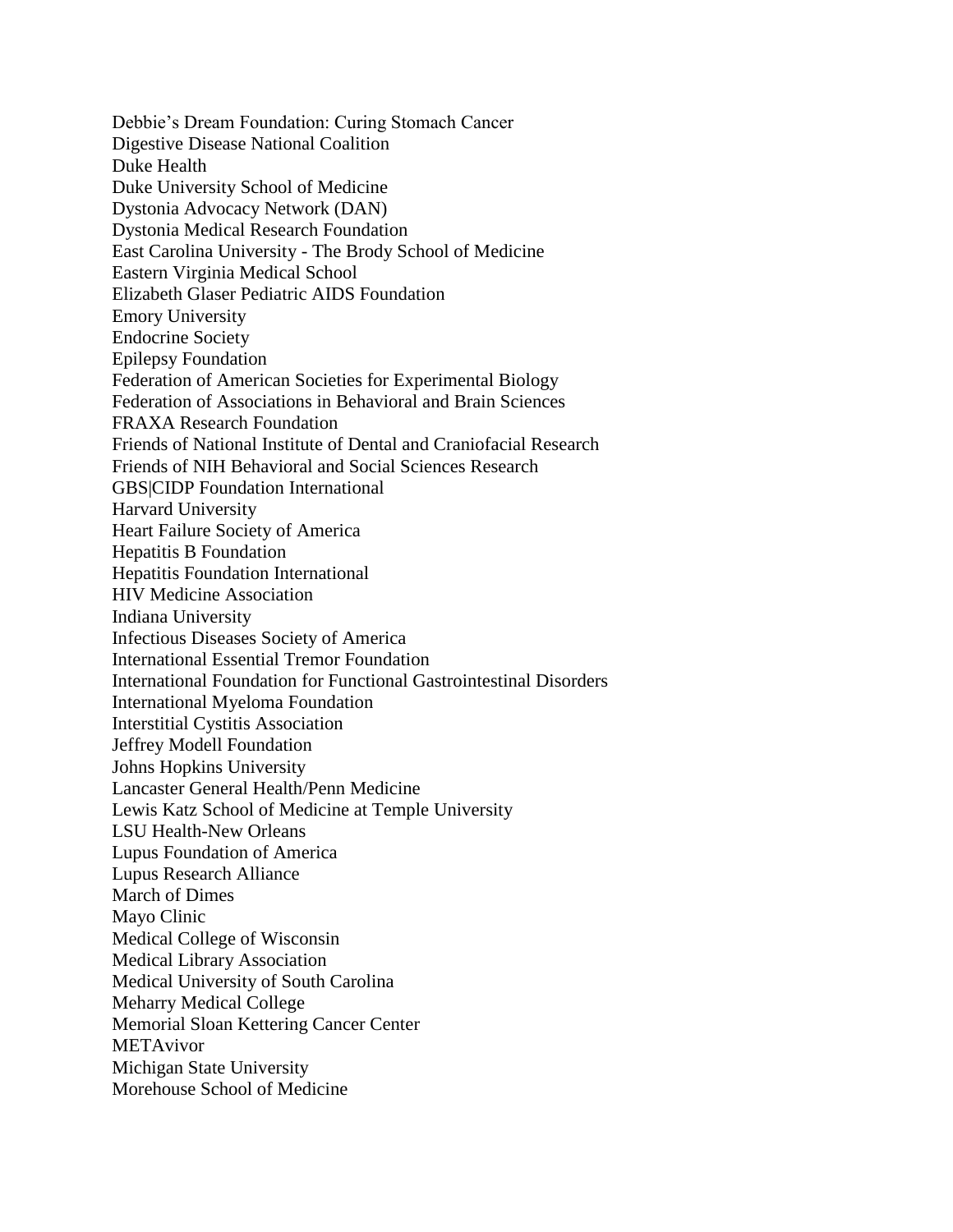Movers & Shakers Parkinson Advocacy and Education Organization Muscular Dystrophy Association (MDA) National Alliance for Eye and Vision Research National Alliance on Mental Illness National Alopecia Areata Foundation National Association for Biomedical Research (NABR) National Coalition for Cancer Research (NCCR) National Fragile X Foundation National Hemophilia Foundation National Kidney Foundation National Multiple Sclerosis Society National Organization for Rare Disorders (NORD) National Pancreas Foundation National Spasmodic Dysphonia Association (NSDA) National Spasmodic Torticollis Association NephCure Kidney International New York Medical College Northeast Ohio Medical University Northeastern University NYU Langone Medical Center ONE MIND Oregon Health & Science University Organic Acidemia Association Pancreatic Cancer Action Network Patrick Risha CTE Awareness Foundation Pediatric Policy Council Penn Medicine Penn State University PKD Foundation Population Association of America Project Inform Pulmonary Hypertension Association Renal Physicians Association Research!America Robert Larner, M.D. College of Medicine at the University of Vermont Scleroderma Foundation Simon Foundation Sleep Research Society Society for Investigative Dermatology Society for Neuroscience Society for Pediatric Research Society for the Psychological Study of Social Issues (SPSSI) Society of Behavioral Medicine Society of Biological Psychiatry Society of General Internal Medicine Society of Gynecologic Oncology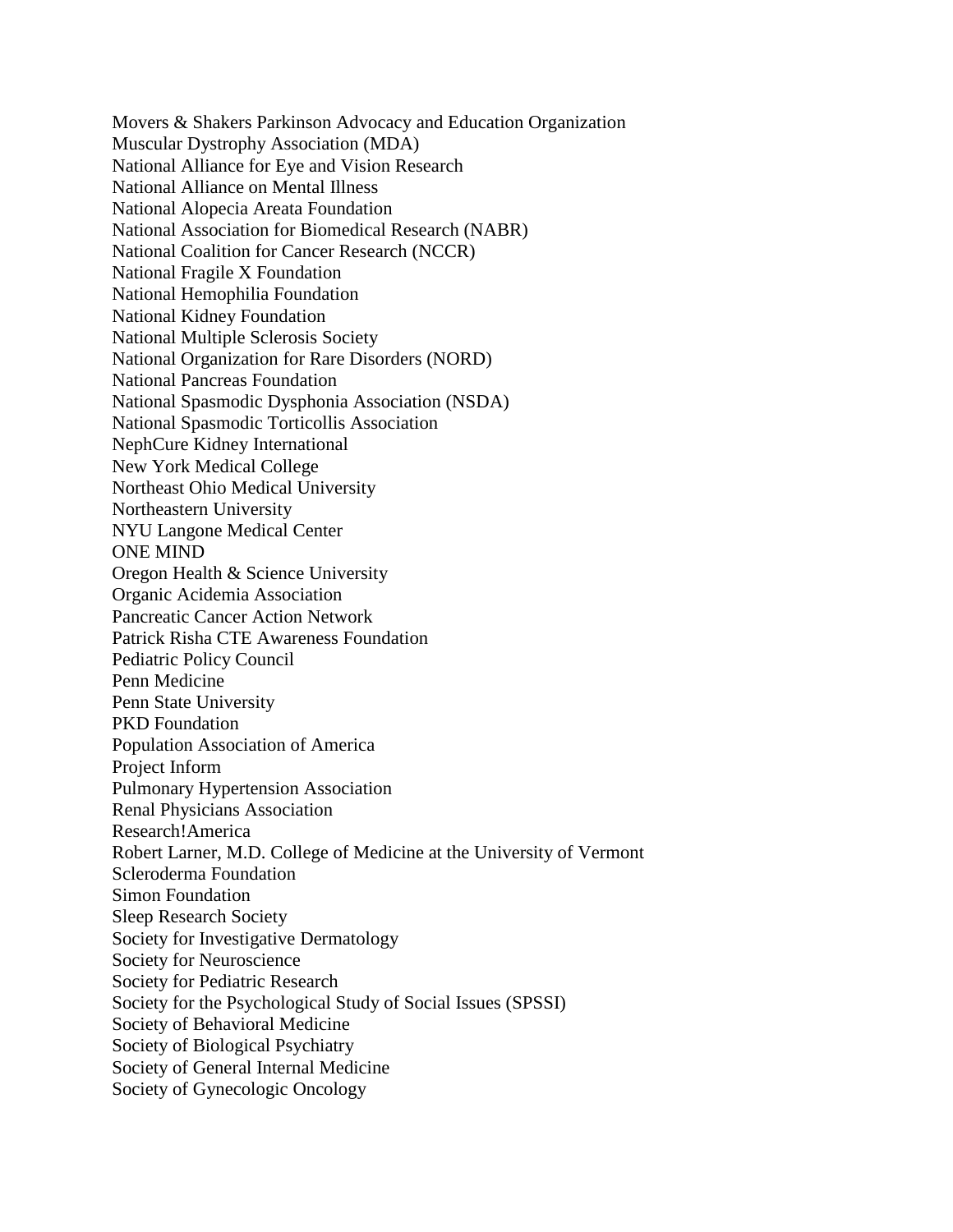ST/Dystonia, Inc. Stanford University School of Medicine Stony Brook Medicine Texas A&M University Health Science Center The Association for Frontotemporal Degeneration The Clinical Research Forum The Huntington's Disease Society of America The Marfan Foundation The Michael J. Fox Foundation for Parkinson's Research The Obesity Society The Simon Foundation for Continence The Society for Research in Child Development The University of Arizona Tufts University Tulane University Tuskegee University College of Veterinary Medicine, Nursing, and Allied Health U.S. Hereditary Angioedema Association UC Davis Health Unite 2 Fight Paralysis United Ostomy Associations of America, Inc University of Alabama at Birmingham Health System University of California System University of California, San Francisco University of Central Florida University of Chicago Medical Center University of Cincinnati University of Colorado Anschutz Medical Campus University of Colorado Boulder University of Connecticut University of Delaware University of Hawaii John A. Burns School of Medicine University of Illinois College of Medicine University of Iowa Health Care University of Kansas Medical Center University of Maryland School of Medicine University of Massachusetts Medical School University of Michigan University of Missouri System University of Nebraska Medical Center University of New Mexico Health Sciences Center University of Pennsylvania University of Rochester University of South Alabama Health System University of South Carolina University of Tennessee Health Science Center University of Texas MD Anderson Cancer Center